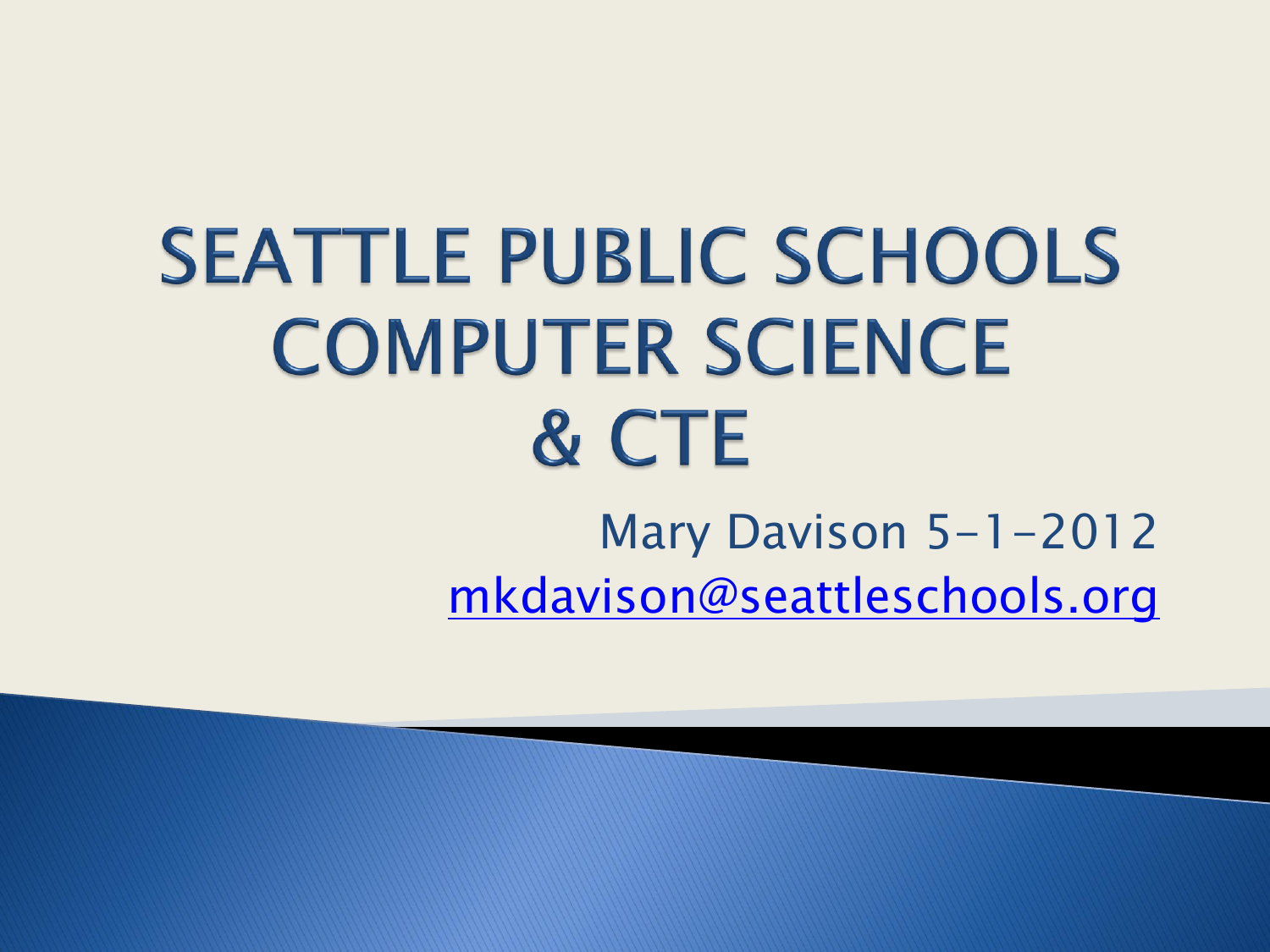### **SPS**

- History of CS in SPS
- ▶ What is CTE and why CTE as a home?
- What's next and vision for future
- **TEALS**
- ▶ CTE Teacher Certification
- Questions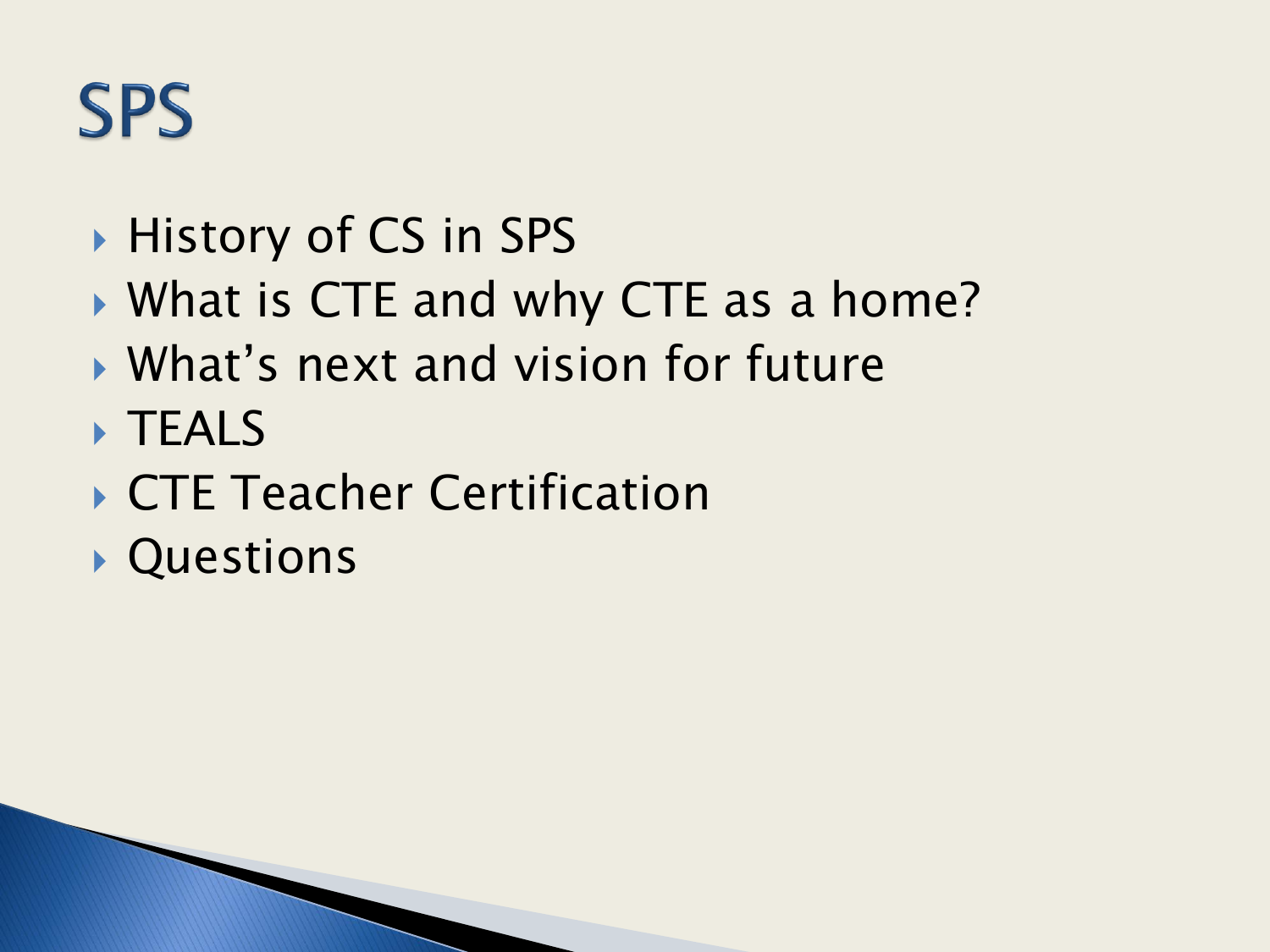# **History of CS in SPS**

- IB CS at Ingraham and Sealth 2008-2009
- Garfield and Ingraham 2009-2010
- Garfield, Roosevelt, and Ingraham 2010- 2011
- Garfield, Roosevelt, Cleveland, Nathan Hale, Rainier Beach, and Eckstein MS 2011-2012
- ▶ Next year adding Ballard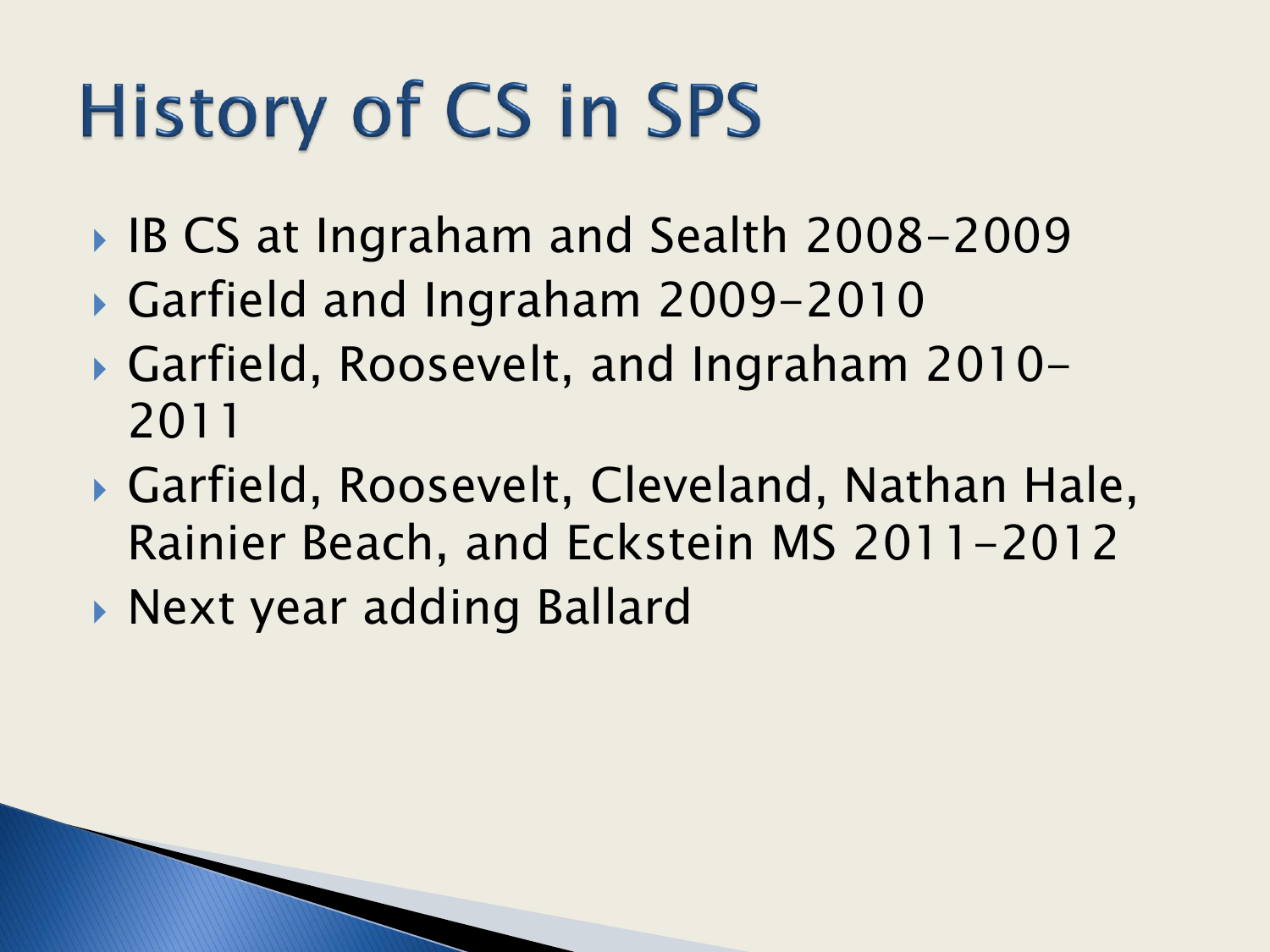#### What is CTE & Why CTE as a Home

- ▶ Career Clusters 16
	- [http://www.careertech.org/career-technical](http://www.careertech.org/career-technical-education/)[education/](http://www.careertech.org/career-technical-education/)
- ▶ How CS is counted in High School for graduation credits
- Requirements for Graduation
	- [http://www.k12.wa.us/GraduationRequirements/Requ](http://www.k12.wa.us/GraduationRequirements/Requirement-Credits.aspx) [irement-Credits.aspx](http://www.k12.wa.us/GraduationRequirements/Requirement-Credits.aspx)
- ▶ Politics and requirements

Building Linkages in IT Occupations Framework: For Entry Level, Technical, and Professional Careers Related to the Design, Development, Support and Management of Hardware, Software, Multimedia, and Systems Integration Services.

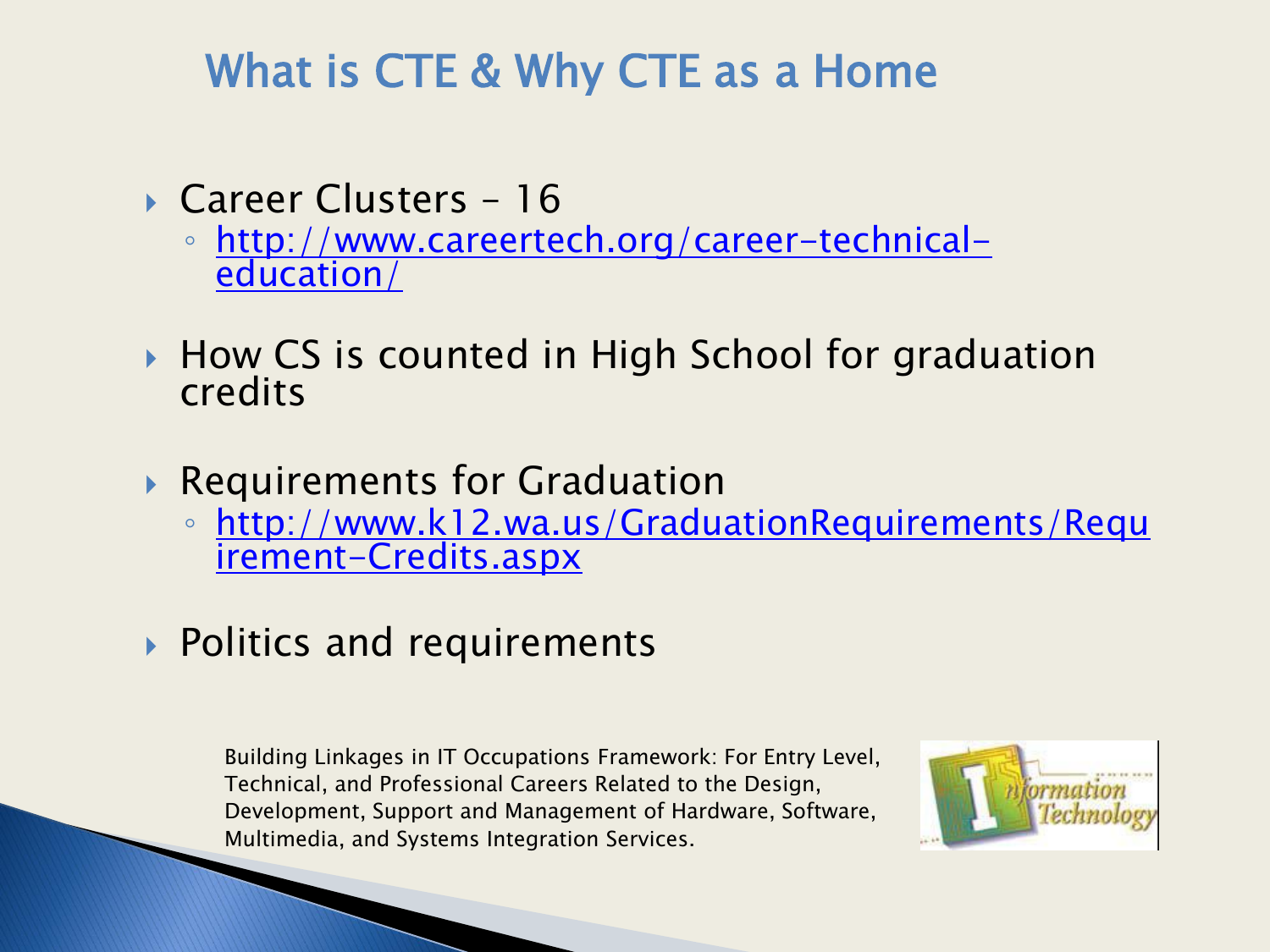

- ▶ Technology Education and Literacy in Schools
	- <http://tealsk12.org/>
- **How it works**
- ▶ Volunteers / paid
- ▶ Politics Cleveland High School, Ballard High School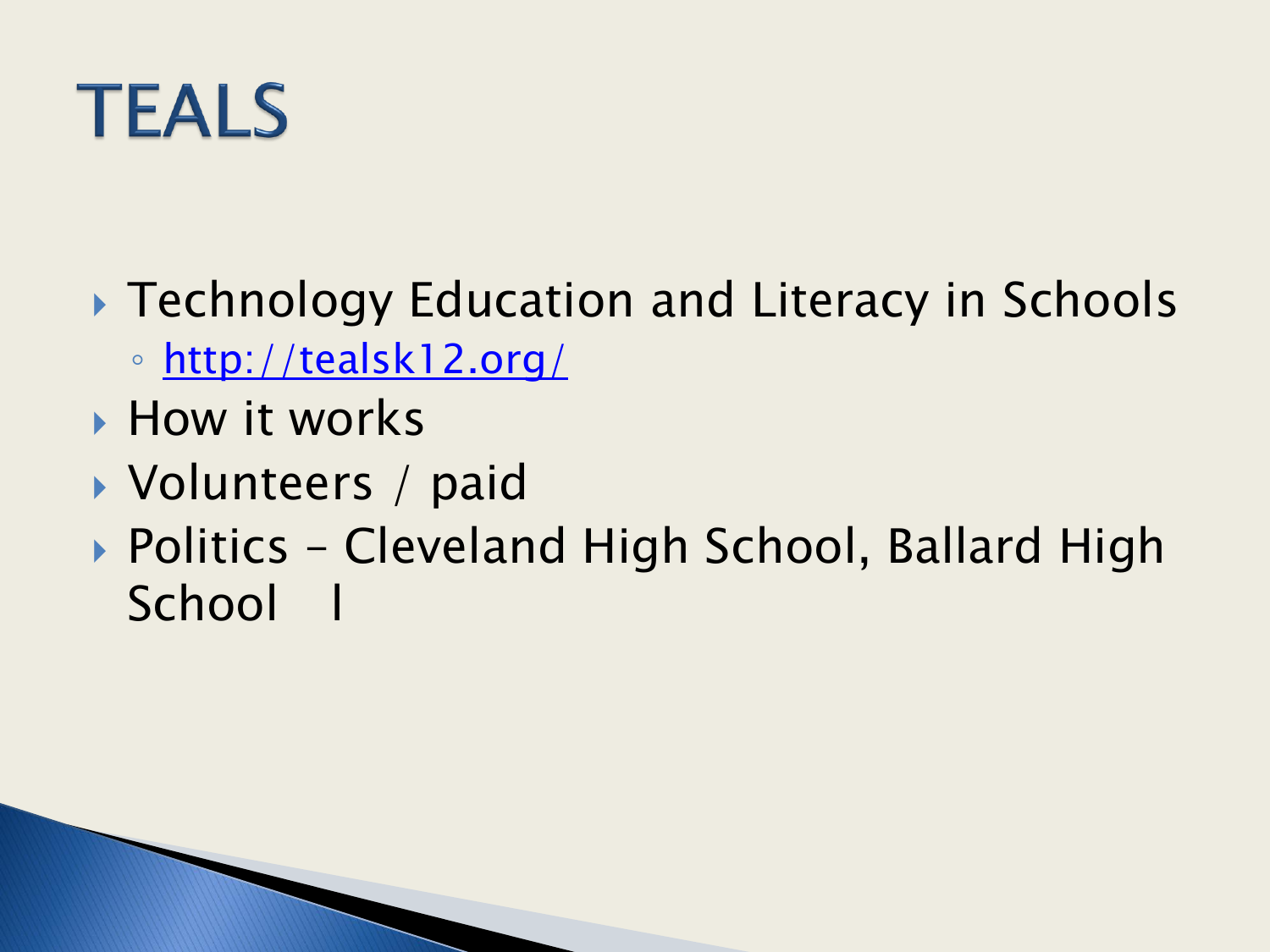## **What's next and Vision**

- All High Schools
- All Middle Schools
- ▶ One Grade School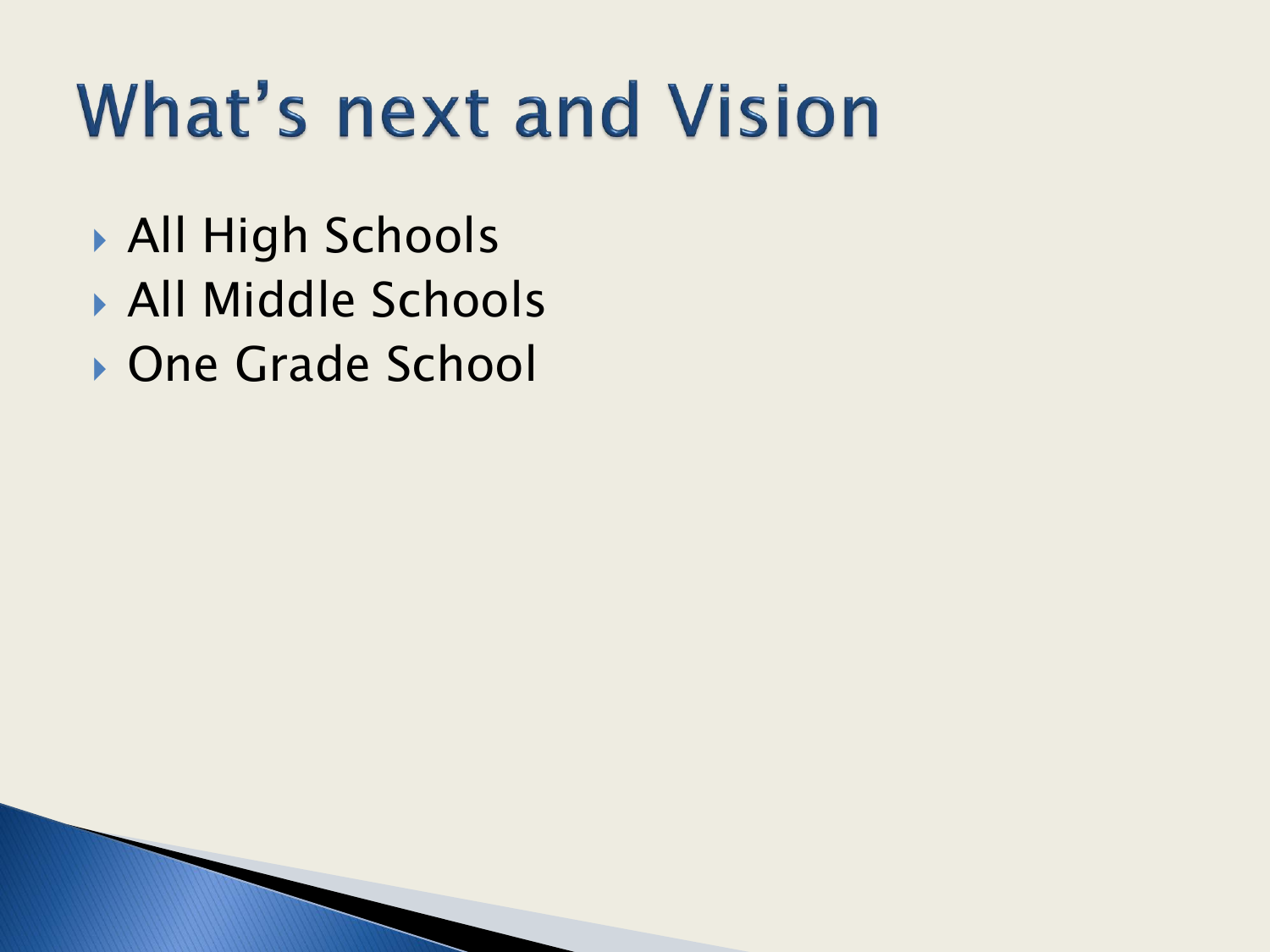# **CTE Teacher Certification**

#### Requirements –

- Conditional: <http://www.k12.wa.us/certification/CTE/Conditional.aspx>
- Initial: <http://www.k12.wa.us/certification/CTE/Initial.aspx>
- High School
	- STEM Technology (V141000) can be issued when a candidate has 6,000 hours of documented paid work experience in science, technology, engineering or mathematics and completes a CTE business and industry route program.
- Middle School STEM
	- For STEM Technology we can use teaching for all of the required 6,000 hours. If they teach science or mathematics full time they could get about 900 hours of work experience each year. If he has been teaching for 5 years that would be 4500 hours. The remaining 1500 hours and the CTE business and industry route program could be put on a CTE Probationary certificate.

#### Cost and Sample Program:

**The Company of Company** 

<http://www.southseattle.edu/programs/conted/cte.htm>